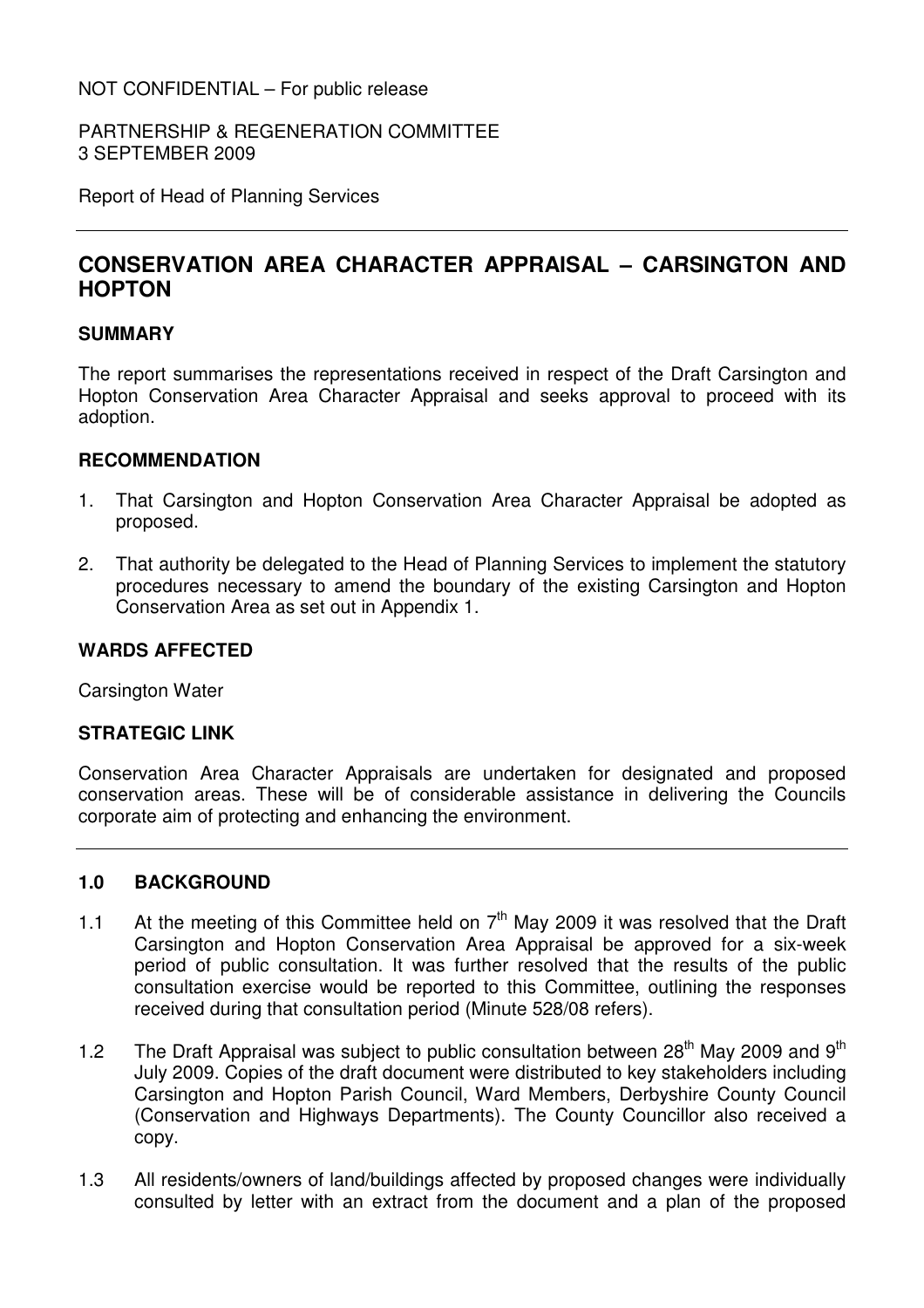boundary. Posters advertising the consultation period and a public advisory meeting were distributed around Carsington and Hopton and a formal public notice was published in the local press. The Appraisal document was also available at Matlock Town Hall and Ashbourne Leisure Centre and on the District Council's website.

1.4.1 A public advisory session was held at Carsington and Hopton Village Hall on Tuesday 8<sup>th</sup> June 2009. Around 9 local residents attended.

#### **2.0 REPORT**

- 2.1 Following the public consultation exercise, one letter from a local resident has been received by the District Council. This resident, who attended the public advisory session, is directly affected by the proposed boundary changes and 'wholeheartedly supports the proposals'.
- 2.2. As a result of the comments received, no changes are proposed to the draft Appraisal or to the proposals to amend the boundary of the Carsington and Hopton Conservation Area.
- 2.3. It is, therefore, recommended that the existing Conservation Area boundary be amended as proposed in Appendix 1 and that the Carsington and Hopton Conservation Area Character Appraisal be approved.
- 2.4. In order to modify the Carsington and Hopton Conservation Area boundary as shown in Appendix 1, it is recommended that the Head of Planning Services be given delegated authority to implement the necessary statutory procedures.
- 2.5. In addition to the statutory procedures to be undertaken, all consultees and residents who have sent in representations will be formally notified of the changes.

#### **3.0 RISK ASSESSMENT**

#### 3.1 **Legal**

 The report proposes actions which fall within the Town and Country Planning Act 1990 and PPG15. The legal risk is, therefore, low.

#### 3.2 **Financial**

There are no financial risks arising from this report.

#### 3.3 **Corporate Risk**

There is no corporate risk arising from the report.

#### **4.0 OTHER CONSIDERATIONS**

In preparing this report the relevance of the following factors has also been considered: prevention of crime and disorder, equality of opportunity, environmental, health, legal and human rights, financial, personnel and property considerations.

#### **5.0 CONTACT INFORMATION**

 Tanya Shaw Telephone: 01629 761250 e-mail: tanya.shaw@derbyshiredales.gov.uk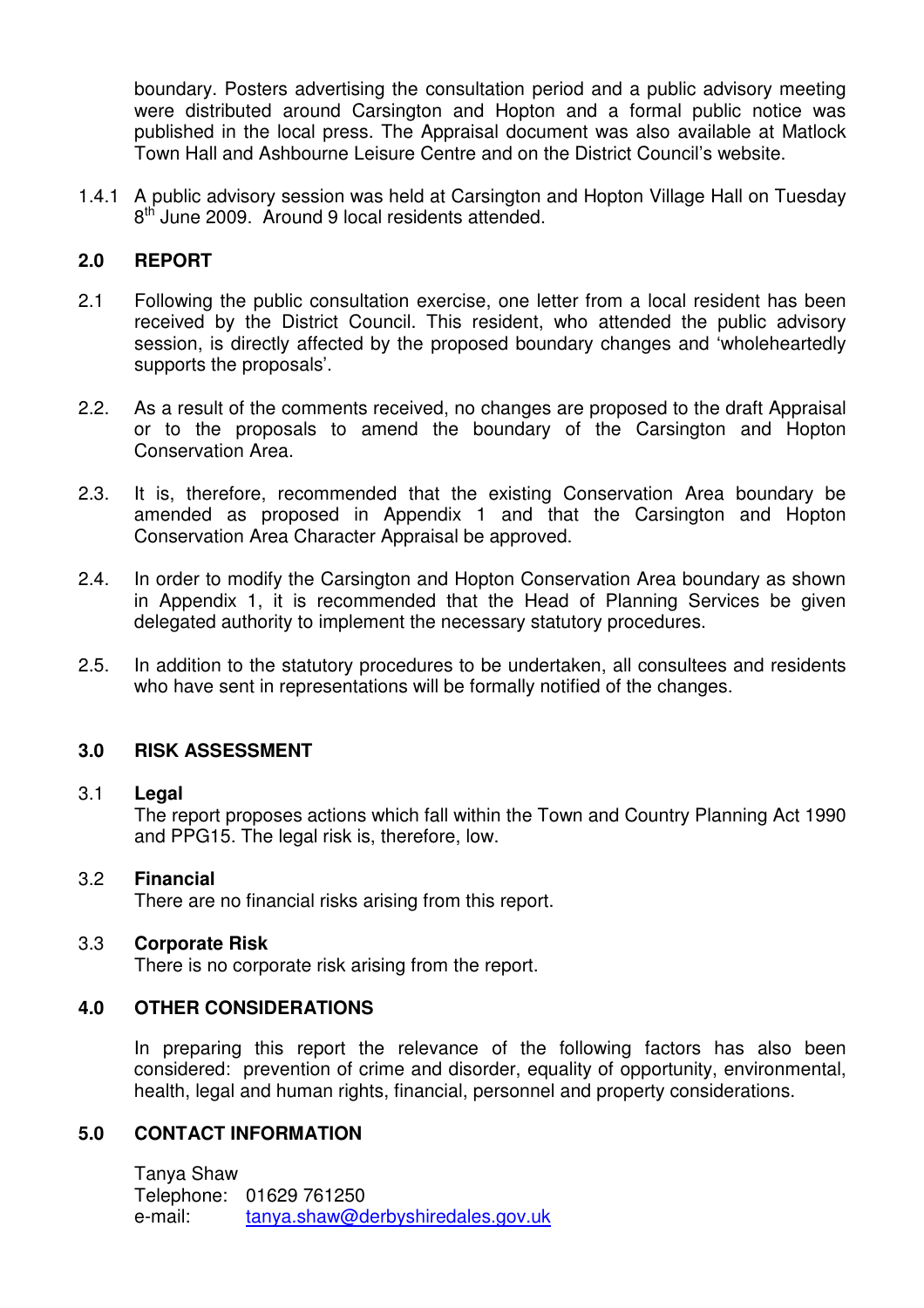# **6.0 BACKGROUND PAPERS**

| <b>Description</b><br>Reports to Partnership and Regeneration Committee                 | <b>Date</b><br>14th April 2003 and<br>16th September 2004<br>4 <sup>th</sup> September 2008<br>7 <sup>th</sup> May 2009 |
|-----------------------------------------------------------------------------------------|-------------------------------------------------------------------------------------------------------------------------|
| Planning Policy Guidance Note 15 : Planning and the<br>Historic Environment - DoE & DNH | 1994                                                                                                                    |
| Guidance on Conservation Area Character Appraisals - 1997 and 2006<br>English Heritage  |                                                                                                                         |
| Letters received                                                                        | $12th$ July 2009                                                                                                        |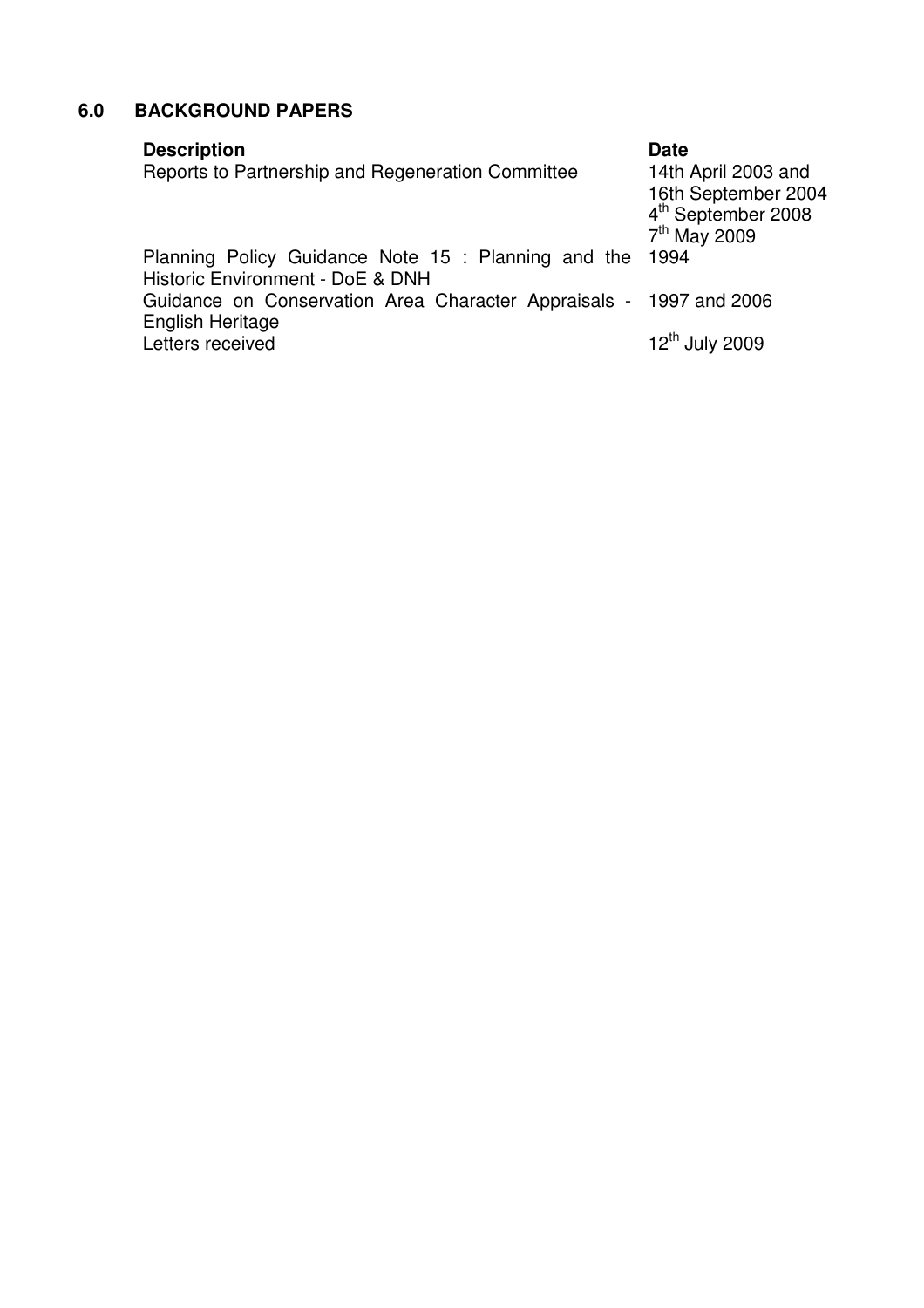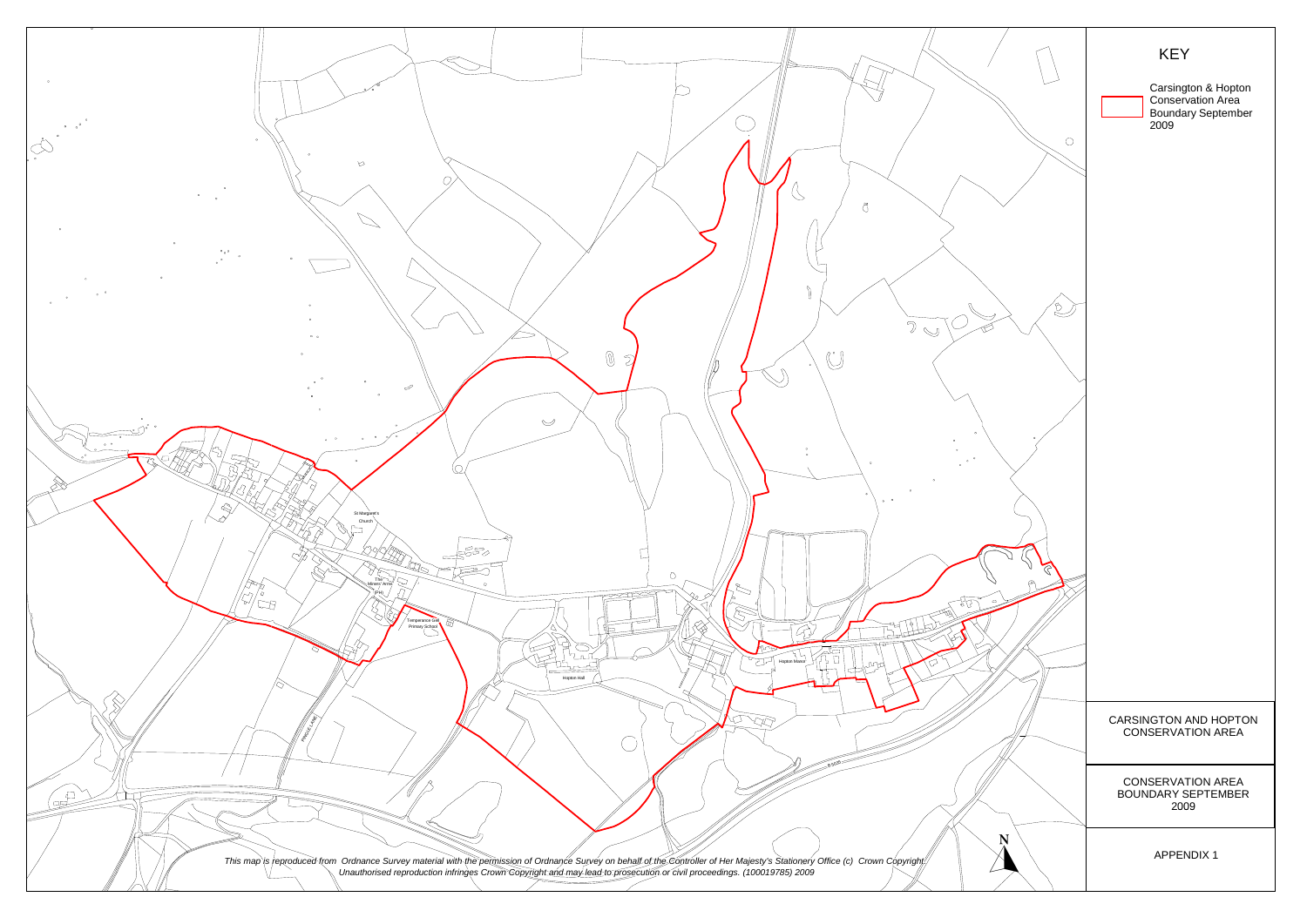

This information is available free of charge in electronic, audio, Braille and large print versions on request.

For assistance in understanding or reading this document or specific information about these Minutes please call Brian Evans on 01629 761301 or e-mail **committee@derbyshiredales.gov.uk**

# **PARTNERSHIP AND REGENERATION COMMITTEE**

### **Minutes of a Meeting held on Thursday, 3rd September 2009 in the Council Chamber, Town Hall, Matlock at 6.00pm**

**PRESENT** Councillor Mrs Carol Valentine - In the Chair

Councillors Mrs Shirley Buckingham, Mrs Sue Burfoot, Albert Catt, Mrs Tracy Critchlow, Mrs Cate Hopkinson, Tony Millward, Mike Ratcliffe, Lewis Rose, OBE and Geoff Stevens

Dave Brooks (Director of Planning & Development Services), Peter Foley (Director of Community Services), Sandra Lamb (Head of Democratic Services), Mike Hase (Planning Policy Manager), Steve Capes (Head of Organisational Development), Esther Smith (Senior Planning Officer), Tanya Shaw (Design & Conservation Officer), Isabel Bellamy (Rural Housing Enabler) and Brian Evans (Committee Administrator)

Councillor Colin Swindell attended as an observer.

1 member of the press.

### **APOLOGIES**

Apologies for absence were received from Councillors David Barker, Ian Bates, James Bentley, Ken Bull, David Fearn and Andrew McCloy. Councillors Mrs Shirley Buckingham and Mrs Sue Burfoot attended as substitute members.

#### **172/09 - MINUTES**

It was moved by Councillor Geoff Stevens, seconded by Councillor Albert Catt and

**RESOLVED** That the minutes of the Partnership & Regeneration Committee meeting held on  $9<sup>th</sup>$  July 2009 be approved as a correct record subject to an amendment to Minute 79/09 to show that Councillor Mrs Tracy Critchlow had an interest in Agenda Item 11, Land at Brookside, Ashbourne, as a member of Derbyshire County Council.

| Voting | In Favour   |  |
|--------|-------------|--|
|        | Against     |  |
|        | Abstentions |  |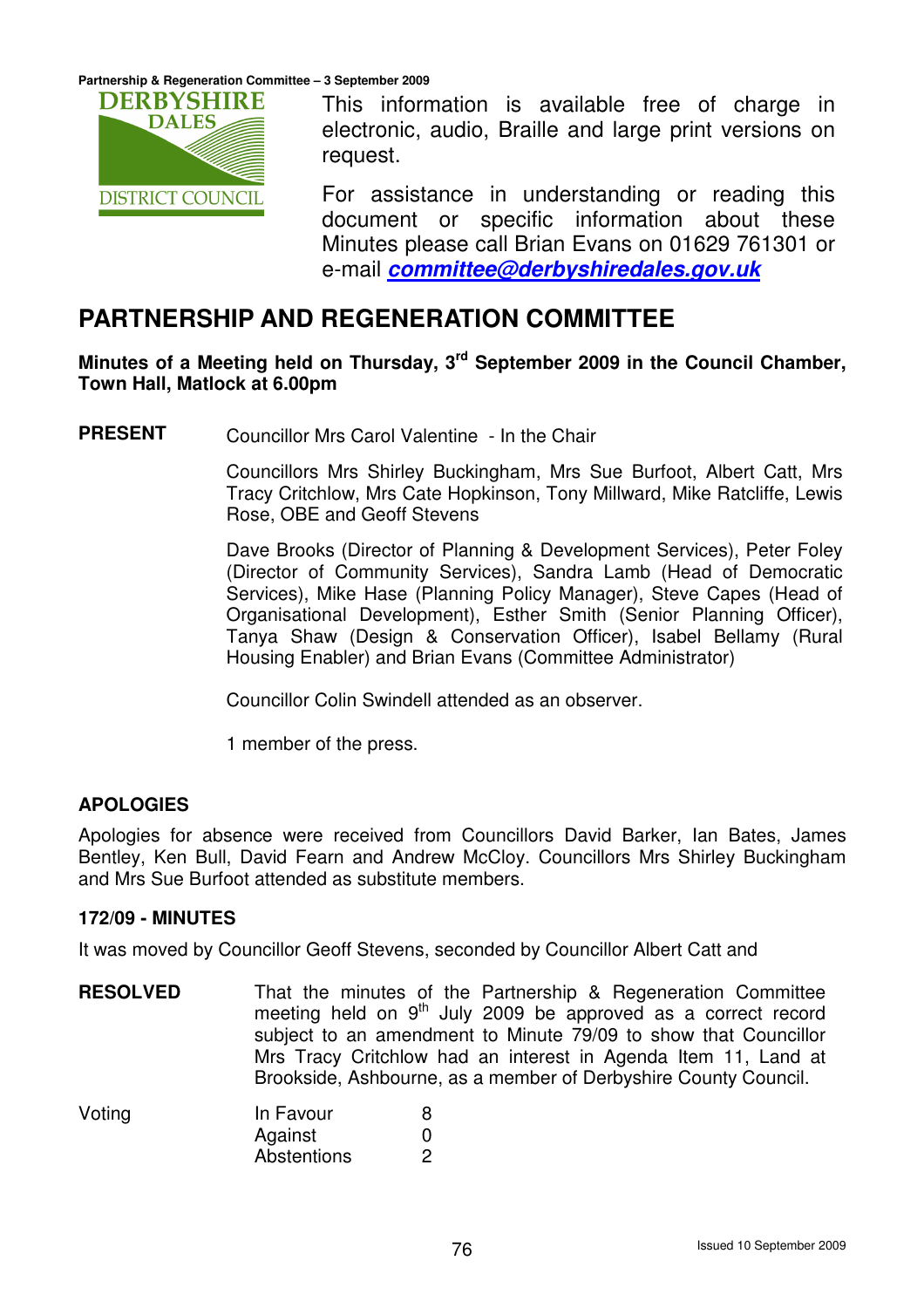#### **173/09 - INTERESTS**

Agenda Item 6 – East Midlands Regional Plan: Partial Review Options Consultation – Councillor Geoff Stevens declared a personal interest in this item as a member of the East Midlands Regional Assembly, a body referred to in the report. Councillor Stevens was present during discussion and voting on this item.

Agenda Item 7 - Planning Policy Statement 15: Planning for the Historic Environment – Consultation Paper – Councillor Mrs Tracy Critchlow declared a personal in this item as a member of English Heritage, a body referred to in the report. Councillor Mrs Critchlow was present during discussion and voting on this item.

Agenda Item 8 – Conservation Area Character Appraisal – Middleton by Wirksworth – Councillor Mike Ratcliffe declared a personal interest in this item as he had made a provisional view during the consultation in his capacity as Ward Member. Councillor Ratcliffe was present during discussion and voting on this item.

Agenda Item 10 – Joint ICT Service – Set Up Costs – Councillor Lewis Rose declared a personal interest in this item as the Council's representative on the East Midlands Regional Improvement & Efficiency Partnership. Councillor Rose was present during discussion and voting on this item.

Agenda Item 12 – Matlock Town Centre Supplementary Planning Document – Appointment of Consultants to Advise on Delivery – Councillors Mrs Cate Hopkinson and Geoff Stevens declared a personal interest in this item as members of Matlock Town Council, a body referred to in the report. Councillor Mrs Sue Burfoot declared a personal and prejudicial interest in this item as a member of Matlock Town Council where she had made a predetermined view. Councillors Mrs Hopkinson and Stevens were present during discussion and voting on this item. Councillor Mrs Burfoot was not present during discussion and voting on this item.

Agenda Item 13 – Homes and Communities Agency – Peak Sub Region "Single Conversation" Investment Plan – Governance – Councillor Mrs Tracy Critchlow declared a personal interest in this item as the Council's representative on the Peak District National Park Authority, a body referred to in the report. Councillor Mrs Critchlow was present during discussion and voting on this item.

Agenda Item 14 – Village Parking Scheme – Councillor Mike Ratcliffe declared a personal and prejudicial interest in this item as a member of Wirksworth Town Council, an applicant for funding from the scheme. Councillor Ratcliffe was not present during discussion and voting on this item.

#### **174/09 – EAST MIDLANDS REGIONAL PLAN: PARTIAL REVIEW – OPTIONS CONSULTATION**

The Regional Spatial Strategy for the East Midlands was published by the Secretary of State in March 2009 and provides the broad long-term strategic development strategy for the region to 2026.

The abolition of County Structure Plans by changes made to the planning system introduced in the Planning and Compulsory Purchase Act 2004 has given the Regional Spatial Strategy a greater role in setting the strategic planning context for the District. The role of the Regional Plan is to provide a strategy within which Local Planning Authority's planning documents can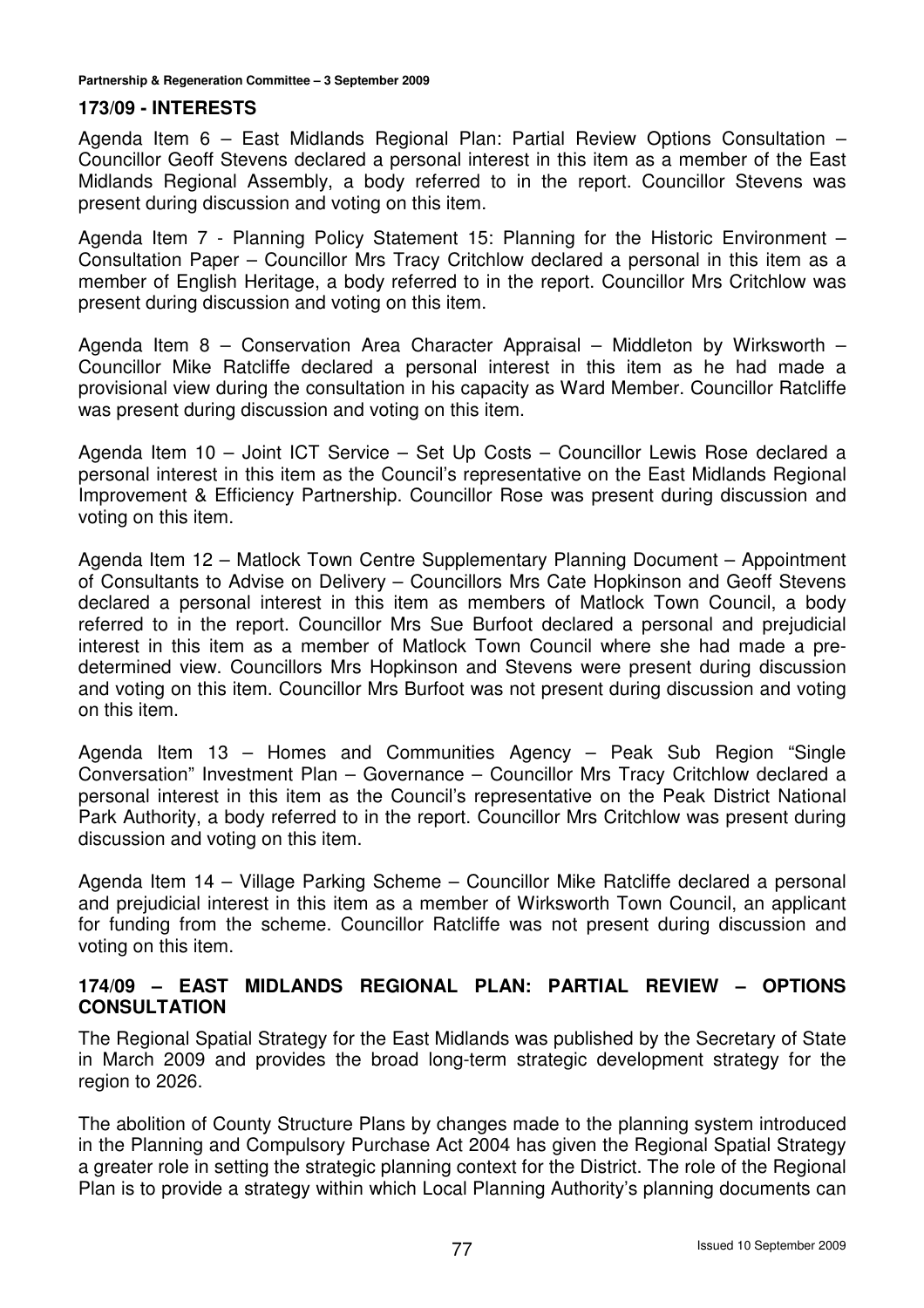be prepared. Furthermore, as it forms part of the 'development plan' it is also a material consideration to be taken into account on individual planning applications and appeals.

The current Regional Spatial Strategy sets out the overall level of housing provision to be distributed across the East Midlands region. Revised 2006 based household projections were issued by the Government in March 2009 and indicated that the East Midlands would be the fastest growing region in England. This significant increase in household projections had led the Department of Communities and Local Government to ask all Regional Assemblies to review their Regional Spatial Strategies to ensure that their implications are rigorously tested through a robust Partial Review process.

The East Midlands Regional Assembly Joint Housing, Planning and Transport Board had commenced a consultation on options for the Regional Plan Partial Review with the primary purpose of the Partial Review to consider key regional spatial planning issues focusing on housing, transport and climate change through to 2031.

The Partial Review sets out a range of options and questions on a number of key issues. A comprehensive list of all the consultation questions were included at Appendix 1 to the report. The main issues to be addressed by the Partial Review include:

- Planning for the impact of projected population growth on the demand for new open market and affordable housing for the period 2021 onwards
- Ensuring that transport infrastructure and services can meet the needs of a growing population in a sustainable manner
- Dealing with the causes and effects of climate change by generating more power from renewable sources and managing the potential impacts of sea level rise on the Lincolnshire Coast
- An approach to the apportionment of aggregates extraction between county areas between 2016 and 2021.

Section 2 of the report summarised the issues involved with the proposed Officer response to the consultation detailed in section 3 of the report.

It was moved by Councillor Mrs Carol Valentine, seconded by Councillor Geoff Stevens and

**RESOLVED**  (Unanimously) That the Officer comments contained within Section 3 of the report be endorsed as the District Council's formal response to the East Midlands Regional Assembly in respect of the East Midlands Regional Plan Partial Review – Options Consultation.

#### **175/09 – PLANNING POLICY STATEMENT 15: PLANNING FOR THE HISTORIC ENVIRONMENT – CONSULTATION PAPER**

Planning Policy Guidance Note 15: Planning and the Historic Environment (PPG15) and Planning Policy Guidance Note 16: Planning and Archaeology (PPG16) form current national policy guidance in relation to the historic environment, conservation and archaeology. PPG15 has been in operation since September 1994 and defines the relationship between planning and conservation, the role of the local planning authority in respect of the formation of conservation policy within development plans and in respect of development control related matters. It sets out controls for works affecting listed buildings and to buildings and landscapes within established Conservation Areas. PPG15 also includes advice on recording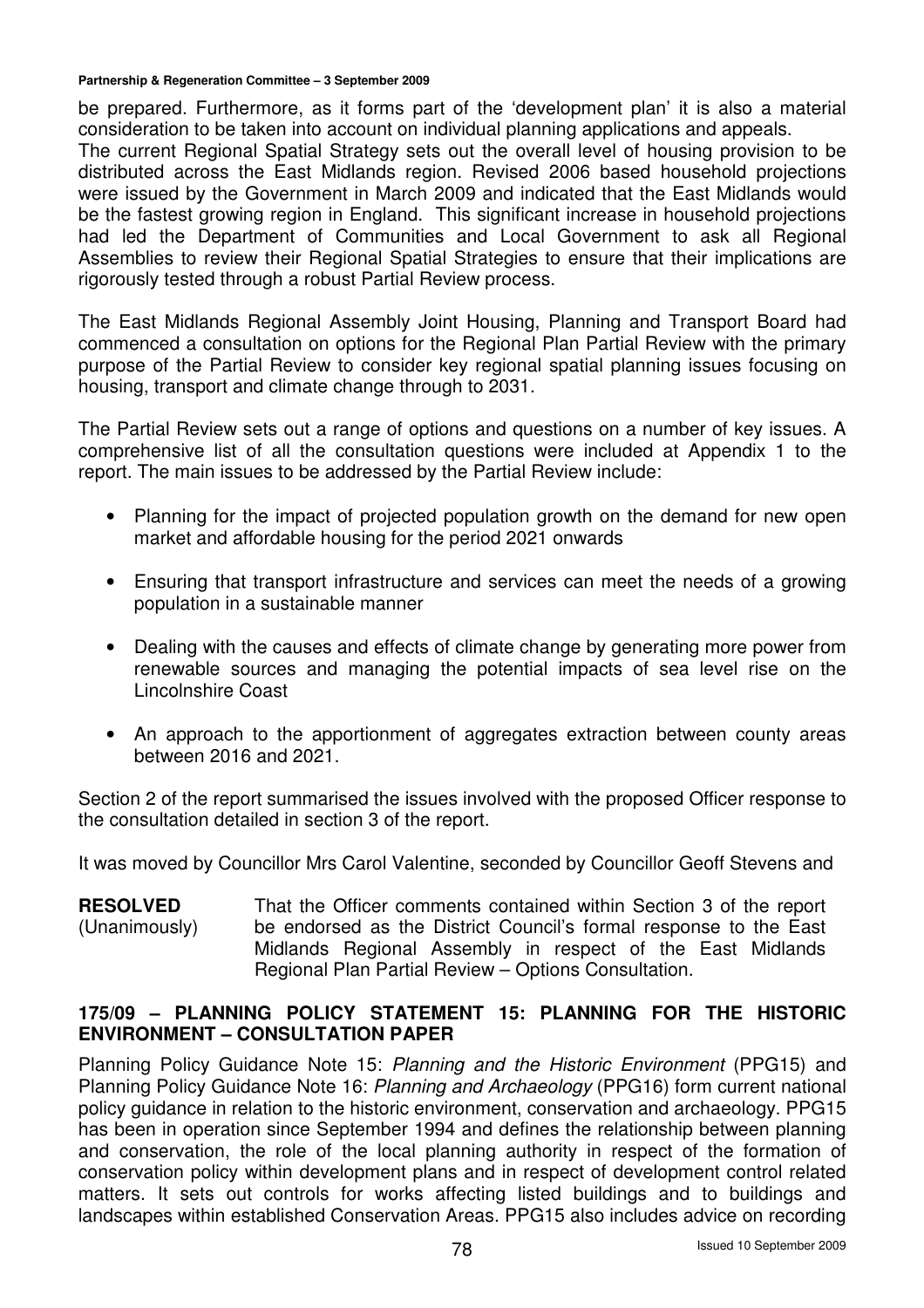the historic environment, the upkeep and repair of historic buildings and exemptions for certain works. Finally it includes supporting Annexes which provide more specific information relating to legislation, the main heritage bodies, listed building control procedures and guidance on alterations to listed buildings.

PPG16 Planning and Archaeology has been in operation since November 1990 and seeks to define the relationship between planning and archaeology. It provides guidance on matters relating to above and below ground archaeological works, on the handling of archaeological remains and discoveries in development plan policies and development control applications, including the weight to be given to them in planning decisions and the use of planning conditions.

In July 2009 the Government published a Consultation Paper on a new Planning Policy Statement 15: Planning for the Historic Environment (PPS15), its purpose being to set out national policy in relation to archaeology, historic areas, buildings and landscapes. At the same time English Heritage published a Historic Environment Planning Practice Guide which will accompany the above document and explain in more detail, how to apply the principles of the new PPS15.

The new PPS15 takes account of the commitment in the 2007 White Paper "Planning for a Sustainable Future" to streamline existing Planning Policy Guidance and Planning Policy Statements and separate out policy from guidance. Once finalised, PPS15 and the Practice Guide will be issued in parallel and will supersede the existing Planning Policy Guidance Notes 15 and 16.

Section 2 of the report summarised the issues involved with the proposed Officer response to the consultation detailed in section 3 of the report.

It was moved by Councillor Lewis Rose, seconded by Councillor Mike Ratcliffe and

**RESOLVED**  (Unanimously) That the Officer Comments contained within Section 4 of the report be endorsed as the formal response on behalf of the District Council to the Department for Communities and Local Government Consultation Paper on the Planning Policy Statement 15: Planning for the Historic Environment and to English Heritage on the Historic Environment Planning Practice Guide.

#### **176/09 – CONSERVATION AREA CHARACTER APPRAISAL - MIDDLETON BY WIRKSWORTH**

The Committee considered a report, which summarised the representations received in respect of the Draft Middleton by Wirksworth Conservation Area Character Appraisal and sought approval to proceed with its adoption.

At its meeting on 7 May 2009 the Committee resolved that the Draft Middleton by Wirksworth Conservation Area Appraisal be approved for a six-week period of public consultation with the results of the public consultation exercise to be reported back to the Committee. The Draft Appraisal was subject to public consultation between 11th June 2009 and 23rd July 2009.

Appendix 1 to the report summarised the representations received and provided Officer Comments and Recommendations.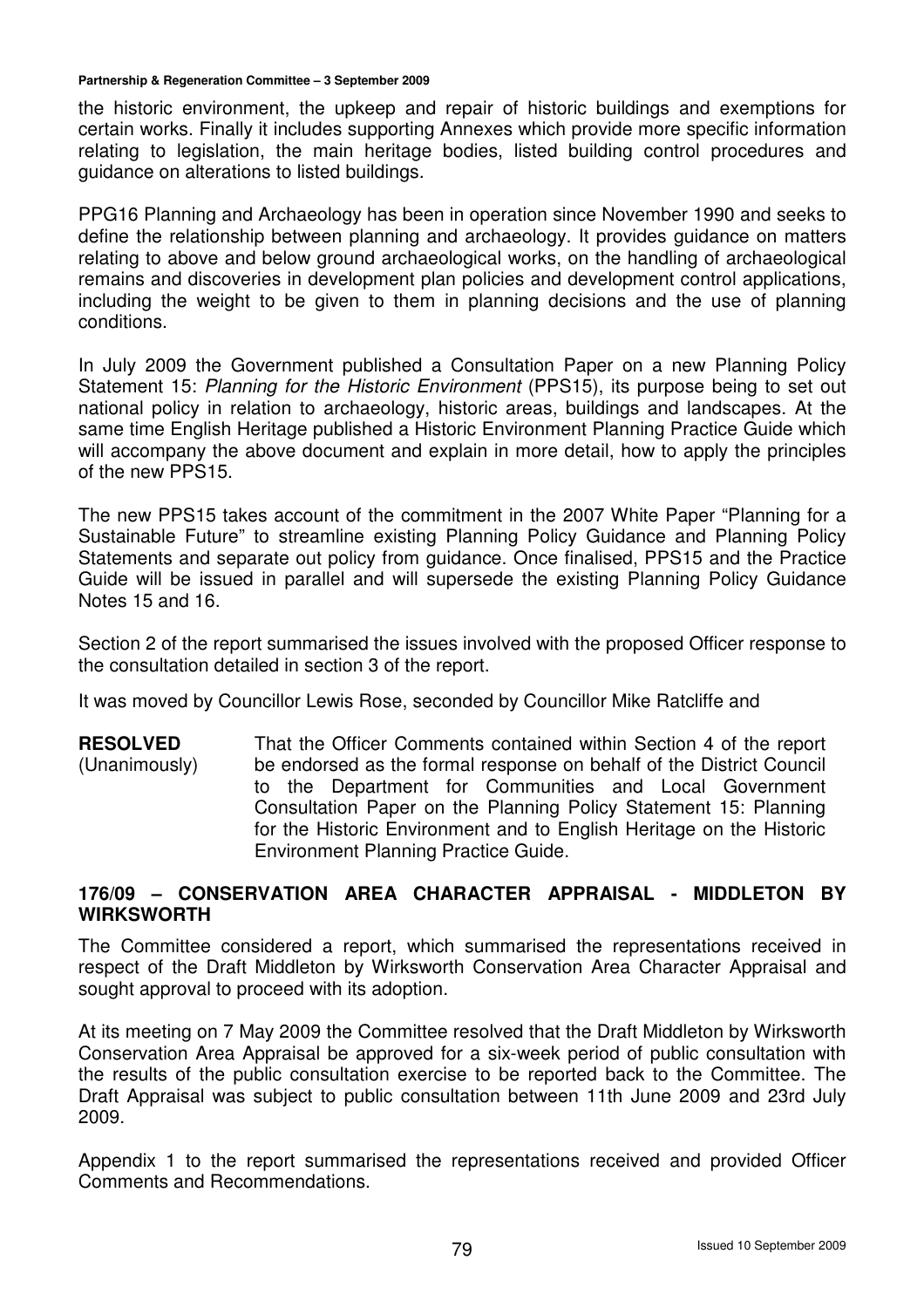**RESOLVED** 

As a result of comments and concerns received, changes were proposed to both the text contained within the draft Appraisal and to the proposed boundary of the Middleton by Wirksworth Conservation Area.

In order to modify the Middleton-by-Wirksworth Conservation Area boundary as shown in Appendix 2 to the report, it was recommended that the Head of Planning Services be given delegated authority to implement the necessary statutory procedures.

It was moved by Councillor Mike Ratcliffe, seconded by Councillor Albert Catt and

- (Unanimously) 1. That the Middleton by Wirksworth Conservation Area Character Appraisal be adopted in accordance with the recommendations as set out in Appendix 1 to the report.
	- 2. That authority be delegated to the Head of Planning Services to implement the statutory procedures necessary to amend the boundary of the existing Middleton by Wirksworth Conservation Area as set out in Appendix 2 to the report.

## **177/09 – CONSERVATION AREA CHARACTER APPRAISAL – CARSINGTON AND HOPTON**

The Committee considered a report, which summarised the representations received in respect of the Draft Carsington and Hopton Conservation Area Character Appraisal and sought approval to proceed with its adoption.

At its meeting on 7 May 2009 the Committee resolved that the Draft Casington and Hopton Conservation Area Appraisal be approved for a six-week period of public consultation with the results of the public consultation exercise to be reported back to the Committee. The Draft Appraisal was subject to public consultation between 28<sup>th</sup> May 9<sup>th</sup> July 2009.

As a result of the comments made no changes were proposed to the draft Appraisal or to the proposals to amend the boundary of the Carsington and Hopton Conservation Area.

In order to modify the Carsington and Hopton Conservation Area boundary as shown in Appendix 1 to the report, it was recommended that the Head of Planning Services be given delegated authority to implement the necessary statutory procedures.

It was moved by Councillor Lewis Rose, seconded by Councillor Geoff Stevens and

#### **RESOLVED**  (Unanimously) 1. That the Carsington and Hopton Conservation Area Character Appraisal be adopted as proposed.

2. That authority be delegated to the Head of Planning Services to implement the statutory procedures necessary to amend the boundary of the existing Carsington and Hopton Conservation Area as set out in Appendix 1 to the report.

### **178/09 – JOINT ICT SERVICE – SET UP COSTS**

This report was tabled as a matter of urgent business as defined in Part 3 of the Council's Constitution in that 'the decision cannot reasonably be deferred until it would be possible to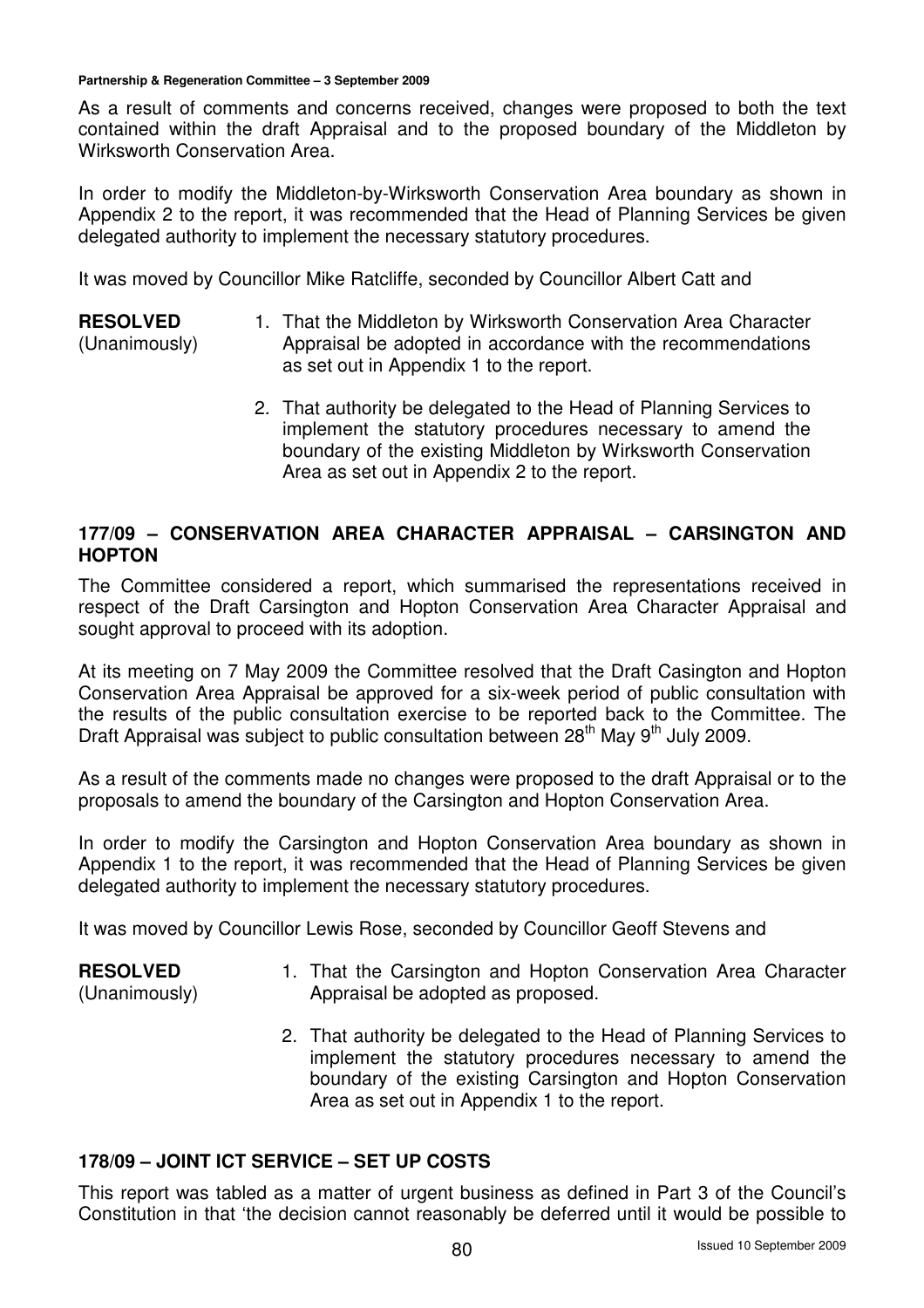convene a meeting of the decision making body'. The Chairman of the natural committee, Community and Environment, had been consulted on the proposal.

At its meeting on  $2^{nd}$  April 2009 the Community & Environment Committee had given approval in principle to a joint ICT service between the Council and North East Derbyshire District Council. In order to make further progress, it was necessary to incur set-up costs estimated at £53,000, as detailed in Appendix 1 to the report, which would be met in full by a grant from the East Midlands Improvement and Efficiency Partnership (EMRIEP). However, should the joint ICT service not be achieved, there was a risk that EMRIEP would require the grant to be repaid.

In the event that EMRIEP required repayment of the grant, North East Derbyshire District Council required the Council to provide an indemnity that it would meet set-up costs from which North East Derbyshire District Council would receive no ongoing benefit. These were estimated at £38,000.

In an update to the report the Head of Organisational Development confirmed that the Council had implemented Government Connect, which was a pre-requisite to the project going ahead.

It was moved by Councillor Mike Ratcliffe, seconded by Councillor Lewis Rose and

**RESOLVED**  (Unanimously) That an indemnity be given to North East Derbyshire District Council that set-up costs estimated at £38,000, as detailed in the report, will be met by Derbyshire Dales District Council in the event that these are not paid by grant from the East Midlands Regional Improvement & Efficiency Partnership.

#### **179/09 – VILLAGE HOMES FOR VILLAGE PEOPLE – AN EVALUATION OF AFFORDABLE HOUSING PROVISION IN DERBYSHIRE DALES**

As part of its ongoing housing strategy programme, Derbyshire Dales District Council commissioned Oakdene Consulting to carry out an evaluation of the 13 affordable housing schemes built in 9 rural settlements between 2003 and 2007. Questionnaires were sent to residents of the new schemes, as well as to neighbours who live near each of the new homes. Discussions also took place with Parish Councils, planners, developers and housing managers who have been involved in creating the 13 new schemes covered by the research.

The research "Village Homes for Village People: An Evaluation of Affordable Housing Provision in Derbyshire Dales" sought to answer the following questions: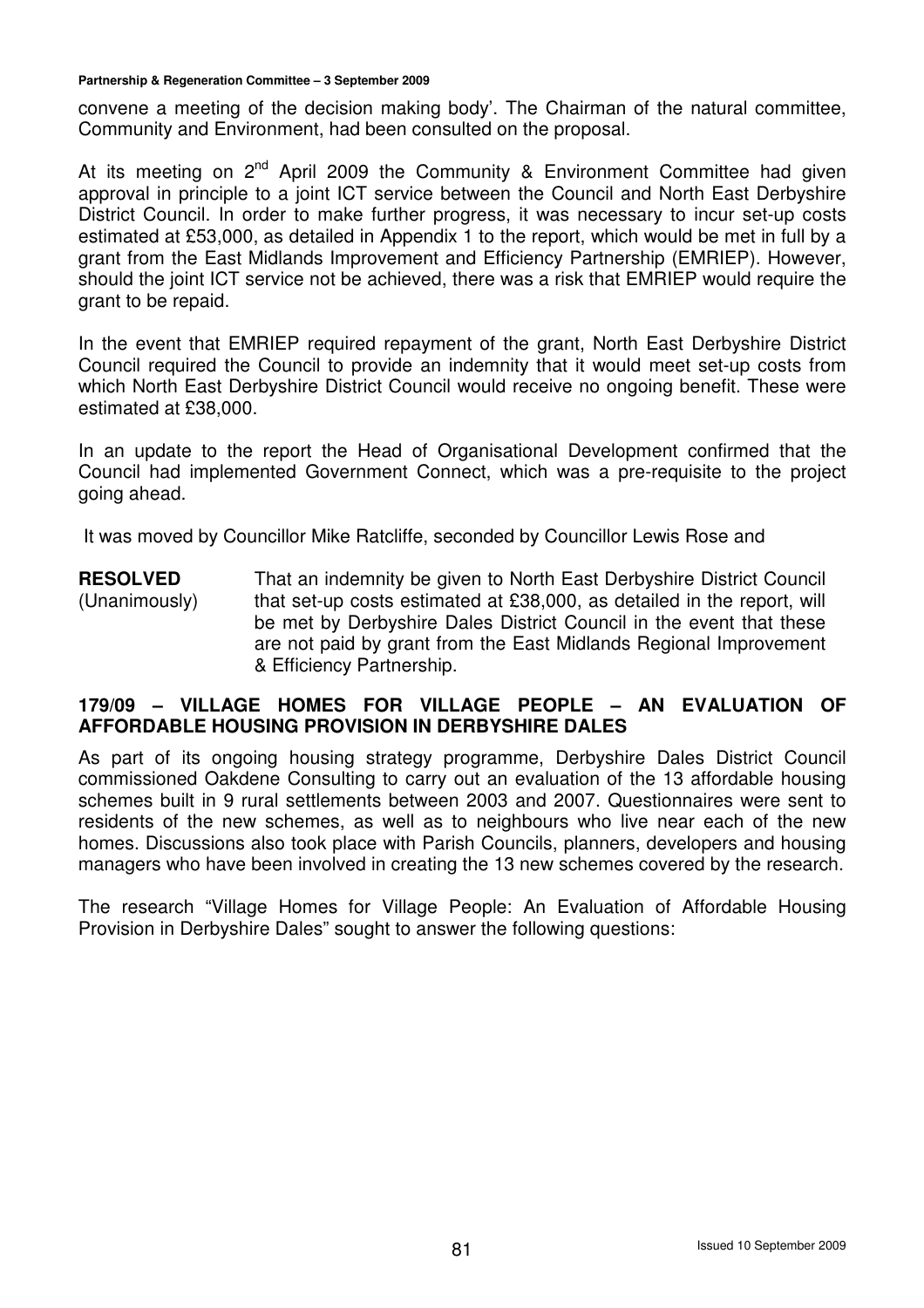- Are the objectives for developing affordable housing schemes met?
- What are the benefits of such schemes for residents and neighbours?
- What impact have such schemes had on the local communities?
- Were the processes for creating them adequate and successful?
- By looking at how they have worked, can we learn any lessons to inform and influence housing and planning policies for the future?

The report presented a very positive view of the development process and satisfaction rates amongst those benefiting from the new homes was high. There were however several recommendations which the District Council would need to consider, which reflected the changing nature of provision of new homes. A copy of the executive summary of the report was attached at Appendix 1 to the report.

It was moved by Councillor Lewis Rose, seconded by Councillor Geoff Stevens and

**RESOLVED**  (Unanimously) That the findings of the research be noted and further reports be brought to the Committee concerning the implementation of the recommendations.

#### **180/09 – MATLOCK TOWN CENTRE SUPPLEMENTARY PLANNING DOCUMENT – APPOINTMENT OF CONSULTANTS TO ADVISE ON DELIVERY**

The Committee considered a report recommending the appointment of Consultants to advise on the delivery of development opportunities identified in the Matlock Town Centre Supplementary Planning Document and that the cost of the appointment be shared between the District Council and Matlock Town Council.

The Matlock Town Centre Supplementary Planning Document (SPD) was adopted by the District Council in November 2008. The SPD was drawn up to guide development over the next 10 - 15 years and identified a number of development opportunities within the town centre. A meeting had taken place with representatives from the Town Council in March 2009 to discuss delivery of these development opportunities, following which a letter was received advising that in principle the Town Council was keen to work with the District Council and may also be able to jointly fund related consultancy costs.

Given the impact of the recession on the development industry and the retail climate nationally and following the discussions with the Town Council's representatives it was recommended that a specialist consultancy should be appointed to provide expert advice on current/future market conditions and trends so that developers, retailers and landowners could be contacted on a more informed basis to progress the vision for Matlock Town Centre as set out in the SPD.

A further letter from Matlock Town Council was circulated at the meeting supporting the initiative.

It was moved by Councillor Mrs Tracy Critchlow, seconded by Councillor Albert Catt and

**RESOLVED**  (Unanimously) 1. That a specialist consultancy be appointed as indicated in sections 1.2 and 1.4 of the report with the costs to be shared equally with Matlock Town Council.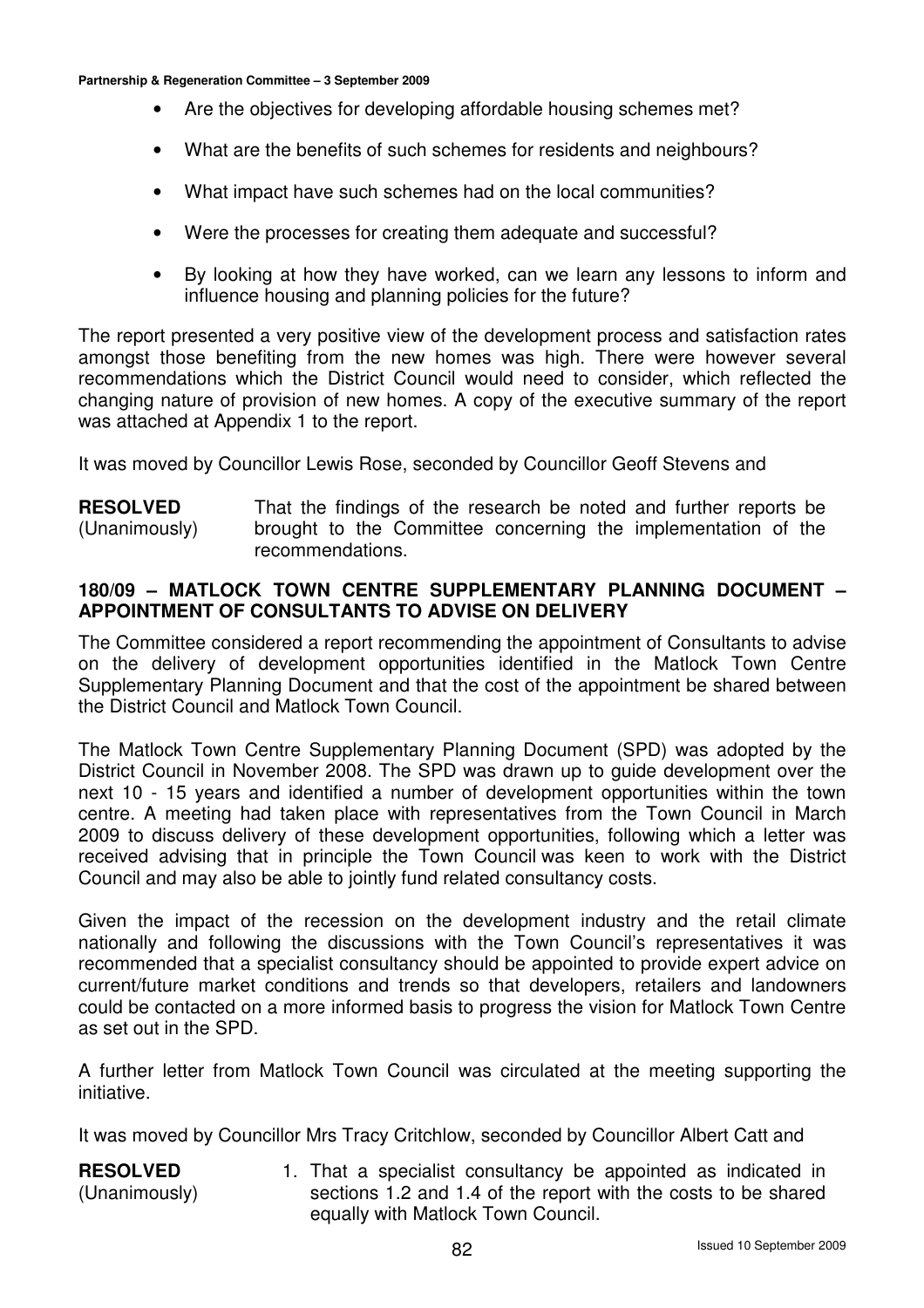- 2. That the District Council's contribution of £7,500 be accommodated from within the current Capital Programme under the allowance for the Central Corridor Regeneration initiative.
- 3. That the resulting consultant's report be the subject of a report to a future meeting of this Committee and that it be shared with Matlock Town Council.

#### **181/09 – HOMES AND COMMUNITIES AGENCY – PEAK SUB REGION "SINGLE CONVERSATION" INVESTMENT PLAN - GOVERNANCE**

The Homes and Communities Agency (HCA) is the national housing and regeneration agency for England, with an annual investment budget of more than £5bn. The HCA, formed on 1 December 2008, is a non-departmental public body and its sponsor government department is Communities and Local Government (CLG).

By engaging local authorities in a 'Single Conversation' on all aspects of housing and regeneration, the HCA aim to connect local ambition with national targets. The 'Single Conversation' is the HCA's most important business process. In this way the HCA will agree and secure delivery at local level in support of national objectives and by working in an open and transparent way with local authorities and others.

The term 'Single Conversation' refers to its comprehensive coverage including the full range of housing, infrastructure, regeneration and community activities. It draws on the priorities for a local area as set out in key local plans and is an ongoing, evolving and dynamic process. It will always be a negotiation and have at its core, shared visions and objectives for places.

The HCA has produced a Guidance Framework entitled 'A better way to achieve positive outcomes for people and places', to set out an overview of the approach and how the process works which will be refined and developed in the light of experience of delivery in the regions over the coming months.

The most appropriate grouping of authorities for the 'Single Conversation' has been seen to be those that make up the Peak Housing Market Area. Accordingly, two initial meetings have taken place between the HCA and senior officers from Derbyshire Dales District Council, High Peak Borough Council and the Peak District National Park Authority to determine how the 'Single Conversation' can be progressed. Derbyshire County Council has also been represented at the most recent meeting. In this instance Staffordshire Moorlands District Council has indicated that it does not wish to be part of the Peak Sub Region 'Single Conversation' as it already has an action plan in place with its West Midlands partners.

The outcome of these initial meetings has been that the HCA has been impressed with the past record of successful partnership working in wider Peak District in the spheres of affordable housing and regeneration and has indicated that it would wish to see a Peak Sub Region 'Single Conversation' Investment Plan agreed and in place by 1 April 2010. The Investment Plan would focus on the next 3 years but would also look forward to future years.

The HCA had requested that regular meetings take place between now and the 1 April 2010 between its representatives and a Steering Group of senior officers from the local authorities. The Steering Group would be responsible for the compilation of background evidence and the development of the draft Peak Sub Region 'Single Conversation' Investment Plan.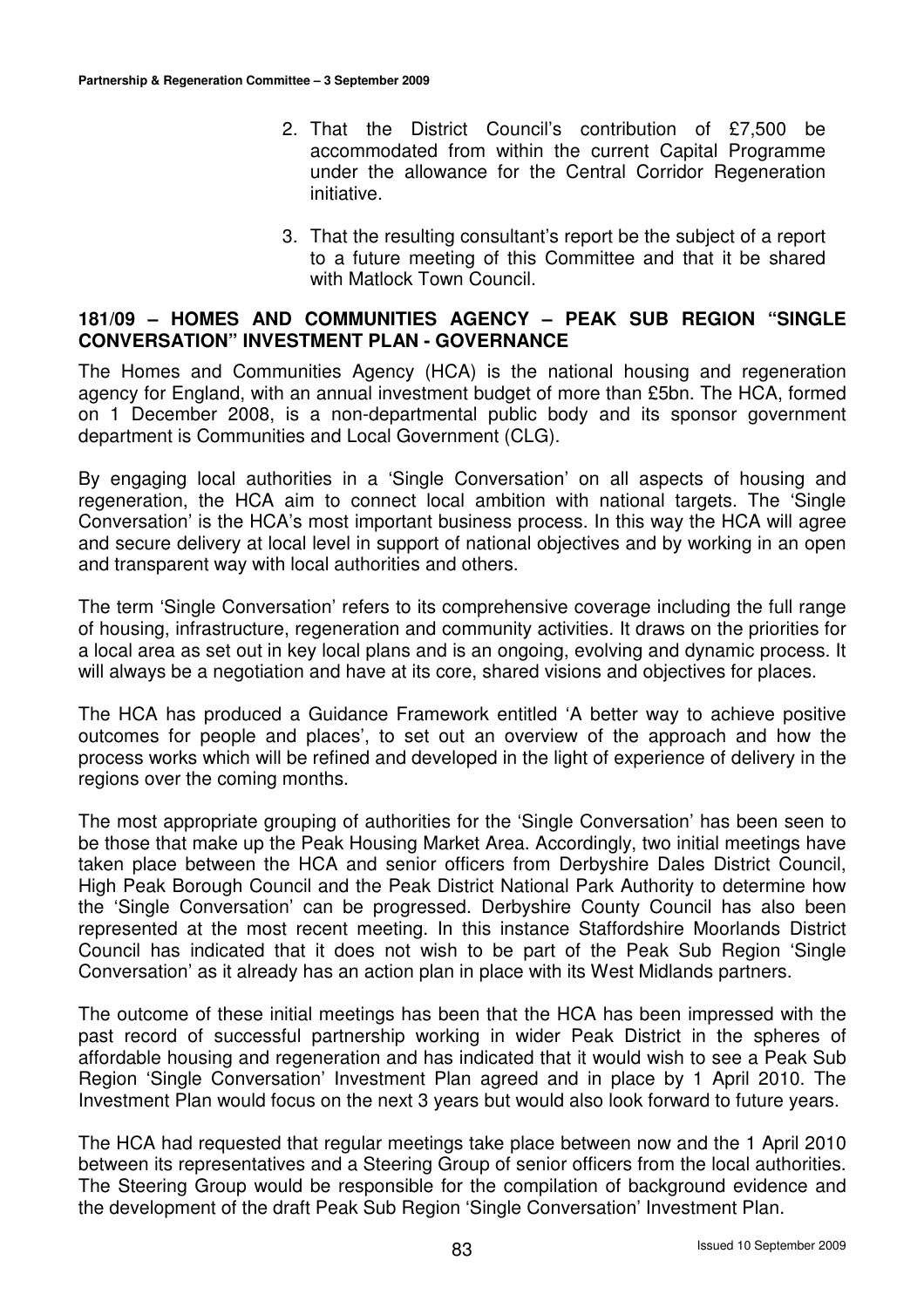The Steering Group would comprise:

HCA – Representatives as determined by HCA Peak District National Park Authority – Chief Executive (also representing the HP&DD LSP Affordable Housing Theme Group) and one other senior officer. High Peak Borough Council – Executive Director and the Head of Housing. Derbyshire Dales District Council - Director of Planning and Development Services, the Director of Community Services and the Head of Housing. Derbyshire County Council – Head of Regeneration. Emda – tbd.

The District Council's Planning Policy Manager would also form part of the Group advising on such as the evidence base across the Sub Region. Other officers would be invited to attend the meetings from time to time to advise and assist with specific matters.

An updating report circulated at the meeting revised the suggested membership of the Steering Group as follows:

HCA – Representatives as determined by HCA

Peak District National Park Authority – Chief Executive (also representing the HP&DD LSP Affordable Housing Theme Group) and one other senior officer.

High Peak Borough Council – 2 Executive Directors, Head of Regeneration and Head of Housing.

Derbyshire Dales District Council - Director of Planning and Development Services, Director of Community Services and Head of Housing.

Derbyshire County Council – Head of Regeneration.

Emda – tbd.

It was considered that a partnership protocol needed to be established to deal with the monitoring of work in progress on the development of the Peak Sub Region 'Single Conversation' Investment Plan and the subsequent monitoring of progress and required changes once the delivery stage is entered into. The protocol would need to be agreed by all partners at inception and would cover such as the following:

- Name of the Partnership.
- Aims and Objectives.
- Membership status of different members, termination of membership.
- Powers those derived from respective authority and those to deliver aims.
- Roles of individuals and authority.
- Income/Budget if any.
- Meetings notice and frequency, quorum rules, chairing arrangements, voting etc.
- Decision making process scope and time scales.
- Amendments to the Partnership's rules.
- Dispute mechanism.
- Exit strategy/arrangements for dissolution.

An updating report circulated at the meeting gave details of a Leaders Group, to be chaired by the Chairman of the Local Strategic Partnership, which would be used as the political steering group for the Single Conversation. The group would be comprised as follows:

- Chair of the Derbyshire Dales and High Peak Local Strategic Partnership
- Leaders and Chief Executives of the two District and Borough Councils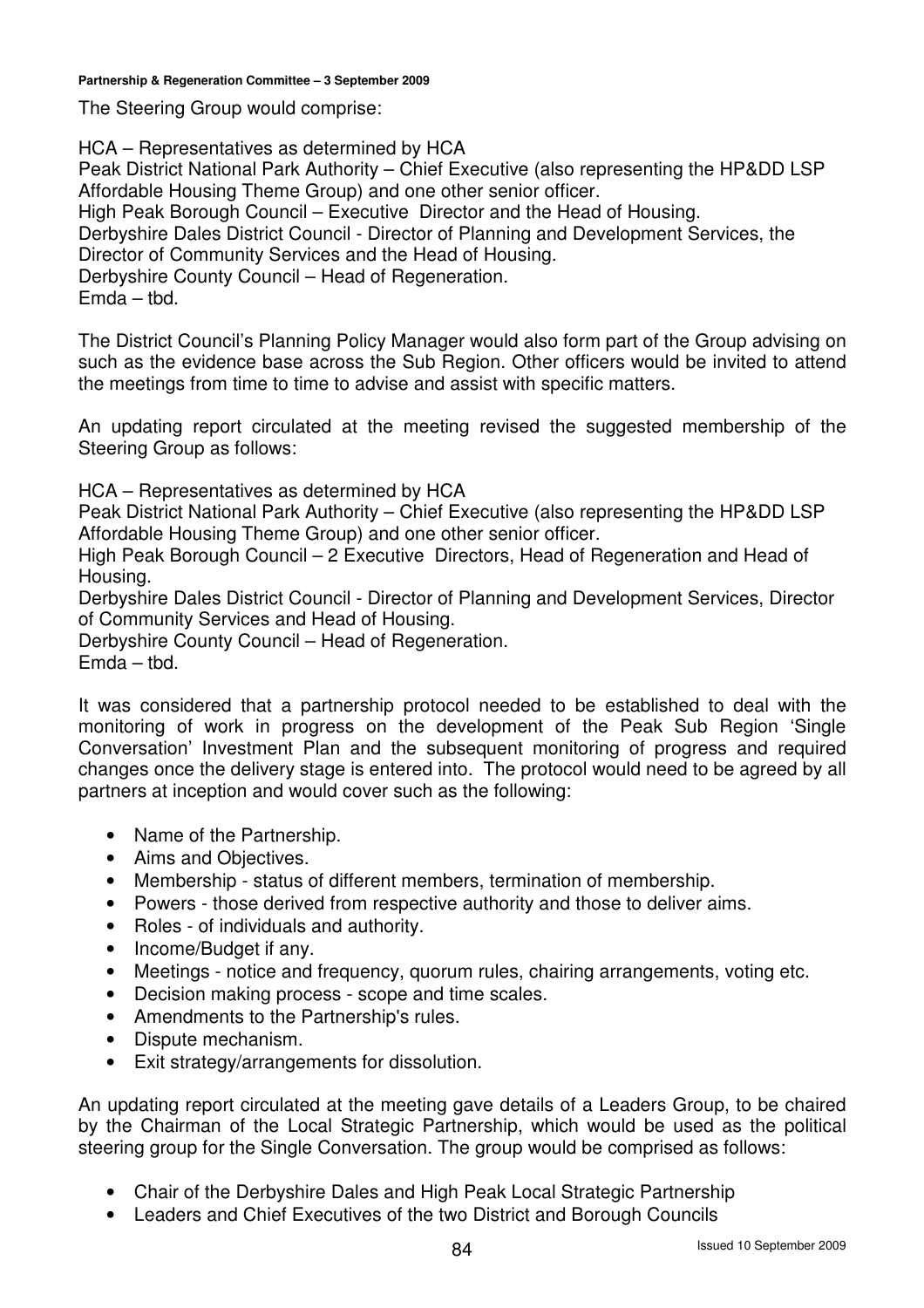- Chairman of the Peak District National Park Authority
- Cabinet Member responsible for HCA matters at Derbyshire County Council
- Local Strategic Partnership Theme Group Leader on Affordable Housing

It was moved by Councillor Geoff Stevens, seconded by Councillor Lewis Rose and

- **RESOLVED**  (Unanimously) 1. That the Peak Sub Region 'Single Conversation' Steering Group be established as described in section 1.2.1 of the main report with the revised membership as described in section 1.1 of the Updating Report.
	- 2. That a proposed partnership protocol be prepared in discussion with the other parties involved, along the lines described in section 1.2.2 of the main report and in section 1.2 of the Updating Report, and the Head of Democratic Services be authorised to approve this following consultation with the Chair of the Committee.

#### **182/09 – VILLAGE PARKING SCHEME**

.

The Committee considered a report detailing requests received for Village Parking Scheme Grant assistance from Parwich Parish Council and Wirksworth Town Council.

It was moved by Councillor Lewis Rose, seconded by Councillor Tony Millward and

**RESOLVED**  (Unanimously) That the maximum grant of £5,000 be allocated from the Village Parking Scheme Fund for 2009/10 to both Parwich Parish Council and Wirksworth Town Council, subject to the projects described below proceeding during the current financial year.

#### **183/09 – LEASES – BOWLING GREEN AND SPORTS AREA (FORMER TENNIS COURTS), MATLOCK BATH**

The District Council lease the Bowling Green and the Sports Area (Former Tennis Courts), both in Derwent Gardens, Matlock Bath, to Matlock Bath Parish Council. Two separate leases apply as the areas are independent of each other and are used for different purposes. The areas were shown on the plans attached as Appendix 1 to the report. Both of the leases were for a 7-year period and have expired.

Largely because of the possible implications of the Matlock Parks Project, the leases were not renewed on expiry, but Matlock Bath Parish Council has been holding over on the terms of the former lease in each case. The Matlock Parks Project has now been completed in Derwent Gardens with no changes taking place to the two areas in question. Matlock Bath Parish Council has requested that the two leases now be renewed, with longer lease terms to enable the Parish Council to access possible external funding for improvements at the 2 sites.

The suggested Heads of Terms agreed with Matlock Bath Parish were detailed in section 1.2 of the report and would be common to both leases.

The proposed terms constituted an undervalue transaction as permitted under the General Disposal Consent 2003. It was considered by the District Council's Valuer that the value of the transactions equate to rental levels of approximately £300 p.a. in each case.